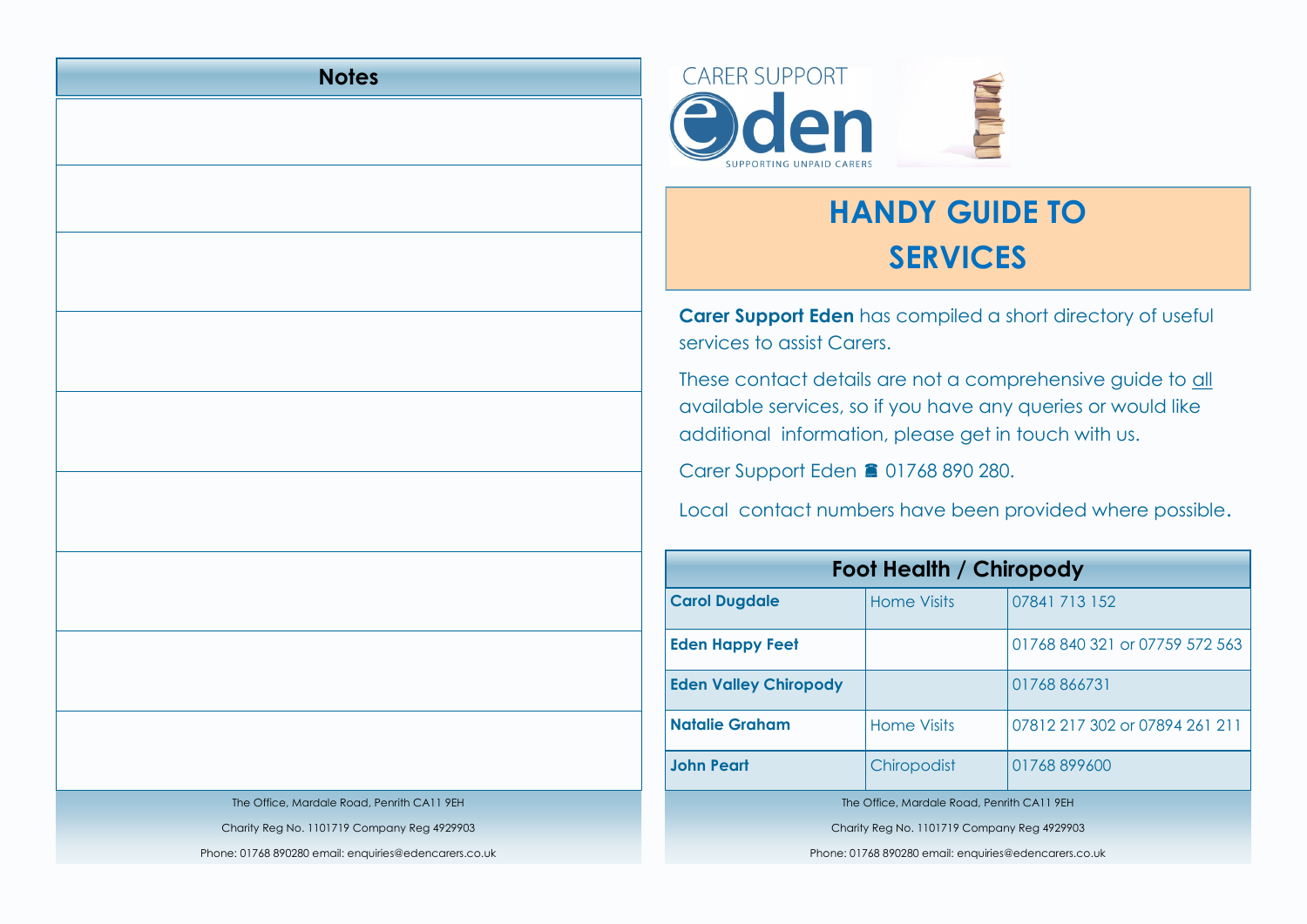



**Carer Support Eden HUBS are monthly social and practical gettogethers run by volunteers. A full list of dates and times is available from the office 01768 890 280**

| <b>Alston Hub</b>                                                                      | The Swans Head, Alston                    |
|----------------------------------------------------------------------------------------|-------------------------------------------|
| <b>Appleby Memory Club - Carer Support Eden</b><br>join with the club on certain dates | Methodist Church on the<br>Sands, Appleby |
| <b>Court Thorn Hub</b>                                                                 | Court Thorn Surgery, Low<br><b>Hesket</b> |
| <b>Penrith Lunch Hub</b>                                                               | Lemon Tree Café, Penrith                  |
| <b>Penrith Hub</b>                                                                     | George Hotel, Penrith                     |
| <b>Men's Hub</b>                                                                       | <b>Various locations</b>                  |
| Kirkby Stephen Memory Club - Carer Support<br>Eden join with the club on certain dates | <b>Methodist Church Hall</b>              |

## **IT Support - Contact us on 01768 890 280**

**Culgaith Walk and Talk.** Walking for Health, 30 to 60 minute walks every Thursday at 1pm, meet at Culgaith Village hall at 12.40pm. Call Paul Saager on 01768 887 702 for further information.

*This directory has been complied in good faith that the information is correct at the time of publication. Carer Support Eden does not accept responsibility for errors or omissions. The services shown are not in any way favoured or exclusive recommendations of Carer Support Eden.*

| <b>Mobile Hairdressing</b> |                       |                                   |  |
|----------------------------|-----------------------|-----------------------------------|--|
| <b>Karen Brown</b>         | <b>Maulds Meaburn</b> | 01931 715 237 or<br>07866 593 581 |  |
| Luiza Oliver               | Penrith               | 07778 501 546                     |  |
| Michelle Szymanski         | <b>Kirkby Stephen</b> | 017683 416 33 or<br>07792 239 265 |  |

| <b>Taxi Services</b> (with wheelchair Facilities) |               |  |
|---------------------------------------------------|---------------|--|
| Helmwind Tours, Penrith                           | 07801 928 503 |  |
| <b>Appleby Taxis</b>                              | 017683 52772  |  |
| Prima Taxis (Kirkby Stephen)                      | 017683 72557  |  |

| <b>Care Homes</b>                        |               |
|------------------------------------------|---------------|
| Appleby Grange, Appleby                  | 017683 51503  |
| <b>HC One Cold Springs Park, Penrith</b> | 03333 214 663 |
| HC One Croft Avenue, Penrith             | 03333 214 669 |
| HC One Winters Park, Penrith             | 03333 214 756 |
| Christian Head, Kirkby Stephen           | 01768371429   |
| Croftfield, Armathwaite                  | 01228 560 316 |
| Grisedale Croft, Alston                  | 01434 381 221 |
| <b>Stobers Hall, Kirkby Stephen</b>      | 01768371291   |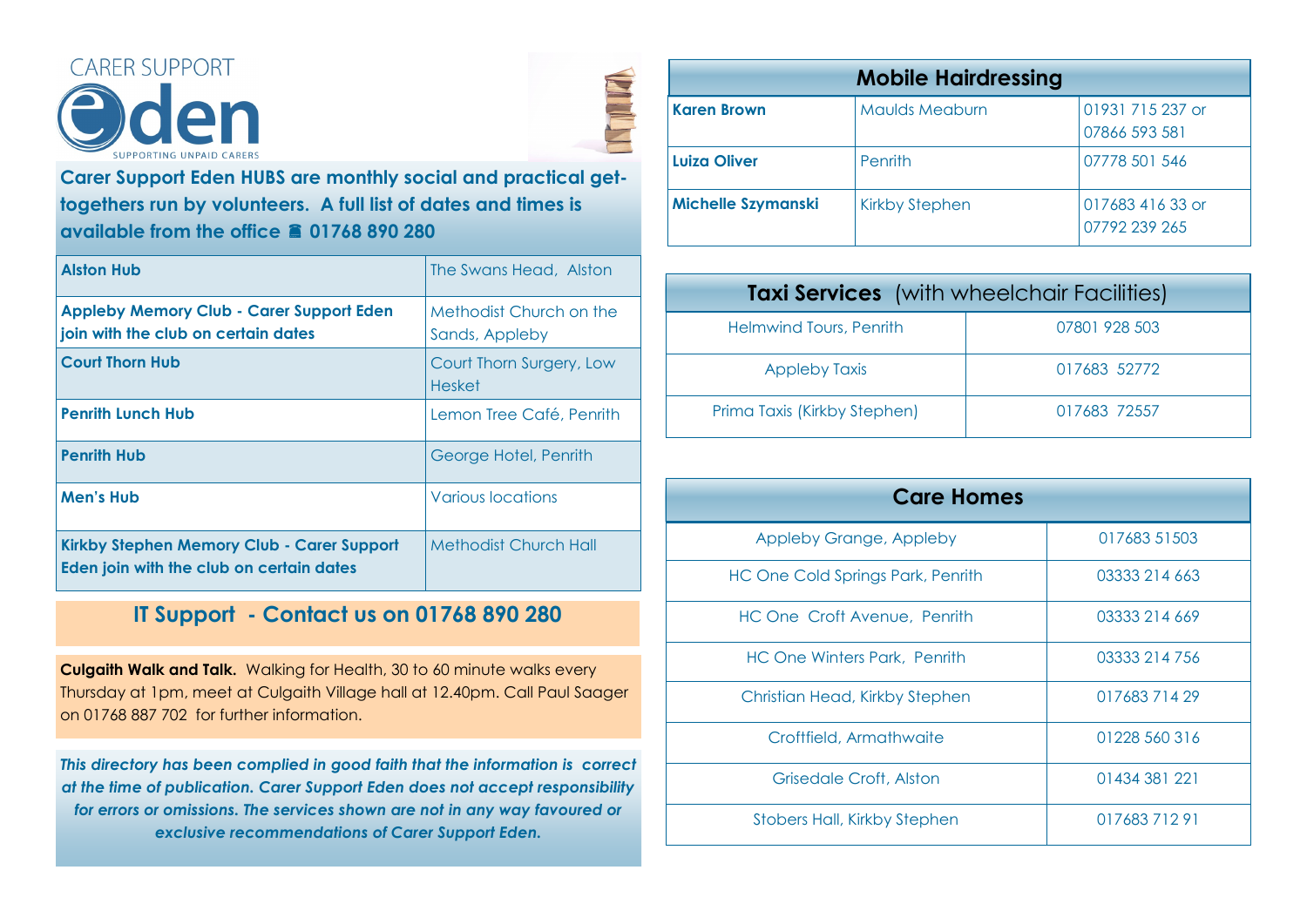| <b>Private Care Providers</b> |                                  |                  |
|-------------------------------|----------------------------------|------------------|
| <b>Name</b>                   | <b>Area</b>                      | <b>Telephone</b> |
| Jane Butterworth              | Penrith area                     | 07842 424 535    |
| <b>Lynsey Sowerby</b>         | Penrith area                     | 07808 147 813    |
| Lorraine Coward               | Penrith area                     | 07734 208 286    |
| <b>Rosemary Balmer</b>        | Penrith & Fellside               | 07891 587 185    |
| <b>Sarah Barden</b>           | Appleby to Bolton                | 07549 370 067    |
| <b>Julia Goring</b>           | Appleby                          | 07974 181 753    |
| Shelagh Potter                | 5 mile radius Penrith            | 07474 680 768    |
| <b>Briony Guy</b>             | Temple Sowerby to Kirkby Stephen | 07495 709 780    |
| <b>Anna Coward</b>            | Appleby                          | 07957 068 197    |
| Sarah Yallop                  | Penrith area                     | 07557 955 365    |
| Kaci Collingwood              | Penrith                          | 07881883085      |
| <b>Lesley Chaloner</b>        | Penrith to Pooley Bridge         | 07717 070 094    |
| <b>Karen Armstrong</b>        | <b>Kirkby Stephen</b>            | 07891 826 226    |
| <b>Kayley Sowerby</b>         | <b>Appleby &amp; Fellside</b>    | 07929 303 507    |
| <b>Natalie Guy</b>            | Appleby                          | 07712812974      |
| <b>Susan Carruthers</b>       | 7 mile radius Penrith            | 07765 506 069    |
| Liz Simpson                   | Appleby to Kirkby Stephen        | 07815310515      |
| <b>Sally Richardson</b>       | Alston                           | 07765826030      |

| <b>Care Providers</b>                                  |               |               |  |
|--------------------------------------------------------|---------------|---------------|--|
| <b>Beacon Home Care Penrith</b>                        |               | 01768840086   |  |
| <b>Bellcare Penrith</b>                                |               | 01768891900   |  |
| <b>Casson Care</b>                                     |               | 07566 282 352 |  |
| <b>Cumbria Quality Care</b>                            | 01768 864 637 |               |  |
| <b>Eden Country Care Penrith</b>                       | 01768865594   |               |  |
| <b>Gaudium Penrith</b>                                 |               | 01768 890 353 |  |
| <b>Good Companions</b>                                 |               | 01768 216 003 |  |
| The Good Care Group                                    |               | 0808 239 6673 |  |
| <b>Useful Numbers</b>                                  |               |               |  |
| <b>Adult Social Care</b>                               |               | 03003 033 249 |  |
| Age UK                                                 |               | 01228 536 673 |  |
| Alzheimer's Society-Eden                               |               | 01228 819 299 |  |
| <b>Benefits and Taxation - EDC</b>                     |               | 01768 810 066 |  |
| <b>Blue Badge Cumbria County Council</b>               |               | 01228 606 060 |  |
| Carlisle & Eden MIND Penrith                           |               | 01768 840 679 |  |
| <b>Christians' Against Poverty Penrith Debt Centre</b> |               | 0800 328 006  |  |
| Citizens Advice Bureau Carlisle & Eden                 |               | 03444 111 444 |  |
| <b>Cowpers Mobility Penrith</b>                        |               | 01768 867 555 |  |
| Cumbria Alcohol & Drug Advisory Service                |               | 01228 544 144 |  |
| Diabetes UK North West (Penrith & District)            |               | 01925 653 281 |  |